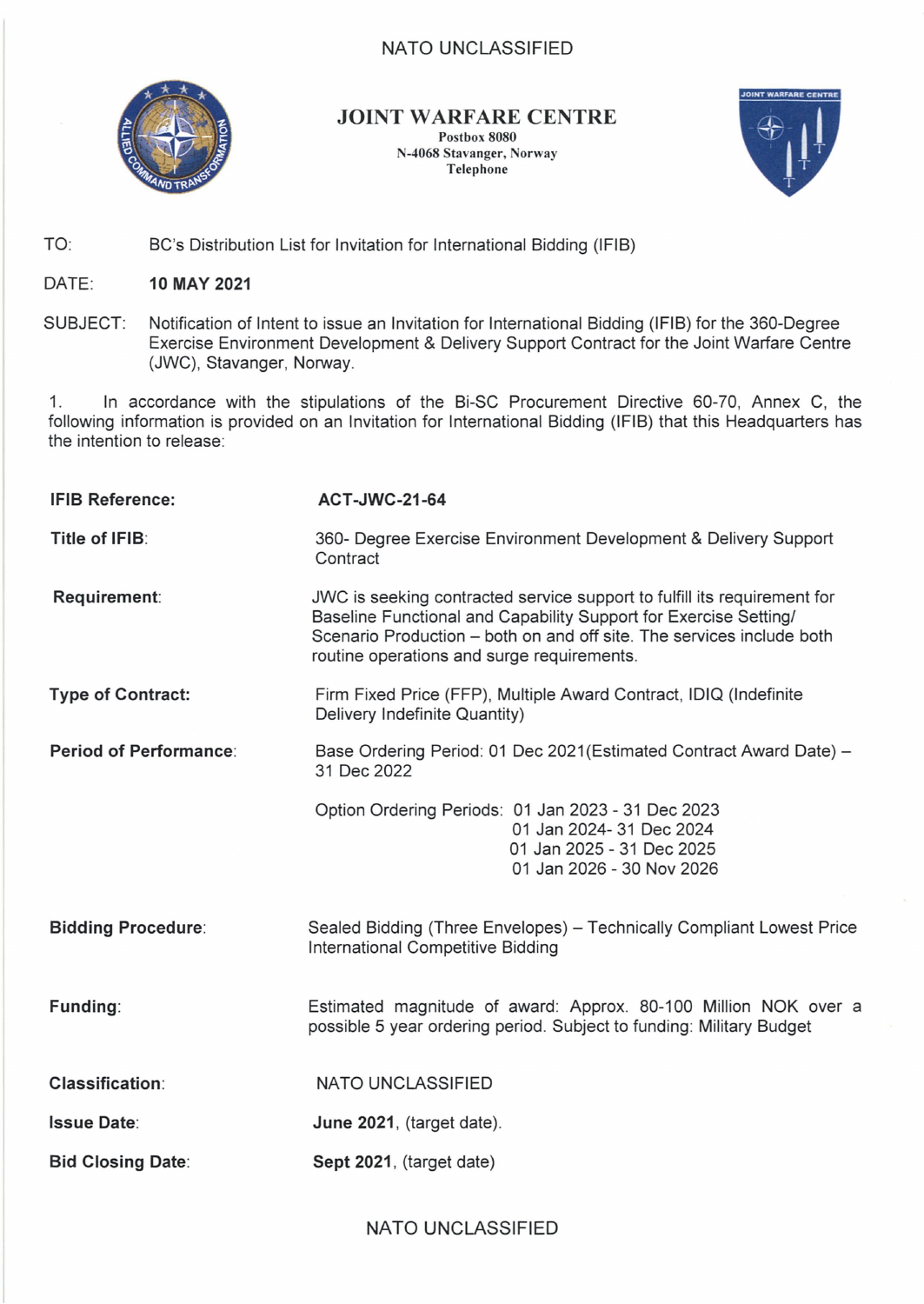## NATO UNCLASSIFIED

| Eligibility:          | Governmental or Commercial entities (1) that originate and are<br>chartered/incorporated within NATO-member nations, (2) that maintain a<br>professionally active facility (office, factory, laboratory, etc.) within NATO-<br>member nations and (3) that provide the funding for the aforementioned<br>requirement. Companies which have performed similar contracts within<br>the last three years substantially similar in scope to the requirement<br>described in the solicitation. Contractor personnel performing services<br>under the contract must be citizens of a NATO nation and have<br>appropriate professional training and experience in a related field(s). |
|-----------------------|--------------------------------------------------------------------------------------------------------------------------------------------------------------------------------------------------------------------------------------------------------------------------------------------------------------------------------------------------------------------------------------------------------------------------------------------------------------------------------------------------------------------------------------------------------------------------------------------------------------------------------------------------------------------------------|
| Delivery location(s): | Stavanger, Norway                                                                                                                                                                                                                                                                                                                                                                                                                                                                                                                                                                                                                                                              |
| Partial bidding:      | Partial Bidding is authorised.                                                                                                                                                                                                                                                                                                                                                                                                                                                                                                                                                                                                                                                 |
| Website:              | www.jwc.nato.int                                                                                                                                                                                                                                                                                                                                                                                                                                                                                                                                                                                                                                                               |

2. Joint Warfare Centre will directly e-mail this IFIB to all potential bidders and will post the tender documents on the Web site above. You are hereby invited to continue to nominate any additional companies by email and before **<sup>11</sup> June 2019,** the name, full address, Point of Contact, telephone, and email address, of other potential bidders established within your country. This and any other correspondence hereto is to be addressed to:

> JOINT WARFARE CENTRE BUDFIN - Purchasing and Contracting Office Attn: MSgt Julie Hansen - Contracting Officer PO BOX 8080, 4068 Stavanger, Norway Tel: +47 52 87 92 94 NATO UNCLASSIFIED julie.hansen@jwc.nato.int or pcs@jwc.nato.int

Kjetil Sand NATO Civ, A3 Chief Purchasing & Contracting Joint Warfare Centre